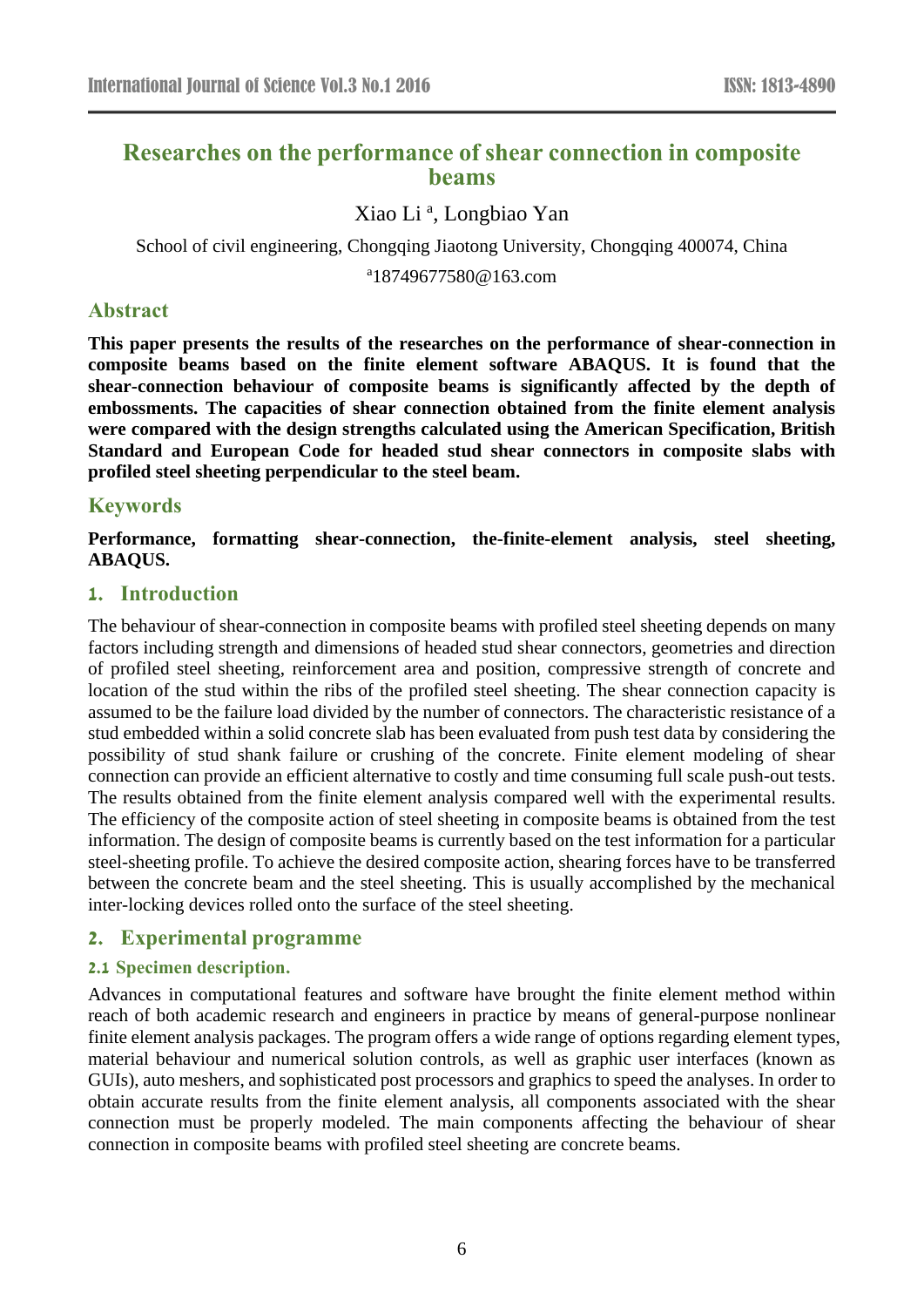#### **2.2 Material modelling.**

The stress–strain relationship is linear elastic up to yielding, perfectly plastic between the elastic limit (ε y ) and the beginning of strain hardening and follows the constitutive law used by Gattesco [1] for the strain-hardening branch:

$$
\sigma_0 = f_y + E * \Delta \varepsilon (1 - \frac{\Delta \varepsilon}{4 \Delta f_y} E) \tag{1}
$$

where fy is the yield tensile stresses of the steel component, respectively; E and  $\varepsilon$  are the strain hardening modulus and the strain at strain hardening of the steel component, respectively. The values measured in the experimental tests for the material properties of the steel components (steel beam and reinforcing bars) are used in the finite element analyses. The concrete tensile strength and the Poisson's ratio are assumed as 1/10 of its compressive strength and 0.2, respectively. The concrete elastic modulus is evaluated according to Eurocode 4 [2], i.e.:

$$
E_c = 10000 \sqrt{\gamma_c / 24} \sqrt[3]{f_c + 8} \tag{2}
$$

where:  $\gamma_c$  is equal to 25 kN/m 3. As far as the shear connector behaviour is concerned, the load–slip curves for the studs are used (obtained from available push-out tests) by defining a table of force values and relative displacements (slip) as input data for the nonlinear springs.

#### **2.3 Boundary conditions.**

All nodes along the middle surface of the steel beam are restricted from moving in the X direction due to symmetry. All concrete nodes, profiled steel sheeting nodes, reinforcement bar nodes, steel beam flange nodes, steel beam web nodes and headed stud nodes that lie on the other symmetry surface are restricted from moving in the Y direction because of symmetry.

#### **2.4 Finite element and mesh type**

The finite element types considered in the model are as follows: elastic-plastic shell (SHELL43) and solid (SOLID65) melements for the steel section and the concrete slab, respectively, and nonlinear springs (COMBIN39) to represent the shear connectors. Two finite element models (Model (A) and Model (B)) were developed, as shown in Figs.1 and 4, respectively. Model (A) presented the actual trapezoidal geometry of the profiled steel sheeting. This model is suitable to investigate the behaviour of headed studs welded through profiled steel sheeting with mild side slopes. In this case, the concrete within the ribs of the profiled steel sheeting can be modeled properly. Model (B) simulated the trapezoidal shape of the rib by an equivalent rectangular shape. This model can be used to investigate the behaviour of headed studs welded through profiled steel sheeting with stiff side slopes.





Fig1. Finite element mesh of model(A) Fig2. Finite element mesh of model(B)

## **3. Verification of of finite element model**

The shear connection capacity per stud obtained from the tests and finite element analysis as well as the load–slip behaviour of the headed shear stud and failure modes have been investigated.Fig.1 shows a comparison of the capacities of shear connection obtained experimentally and numerically. It can be seen that good agreement has been achieved between both results for most of the push-out tests.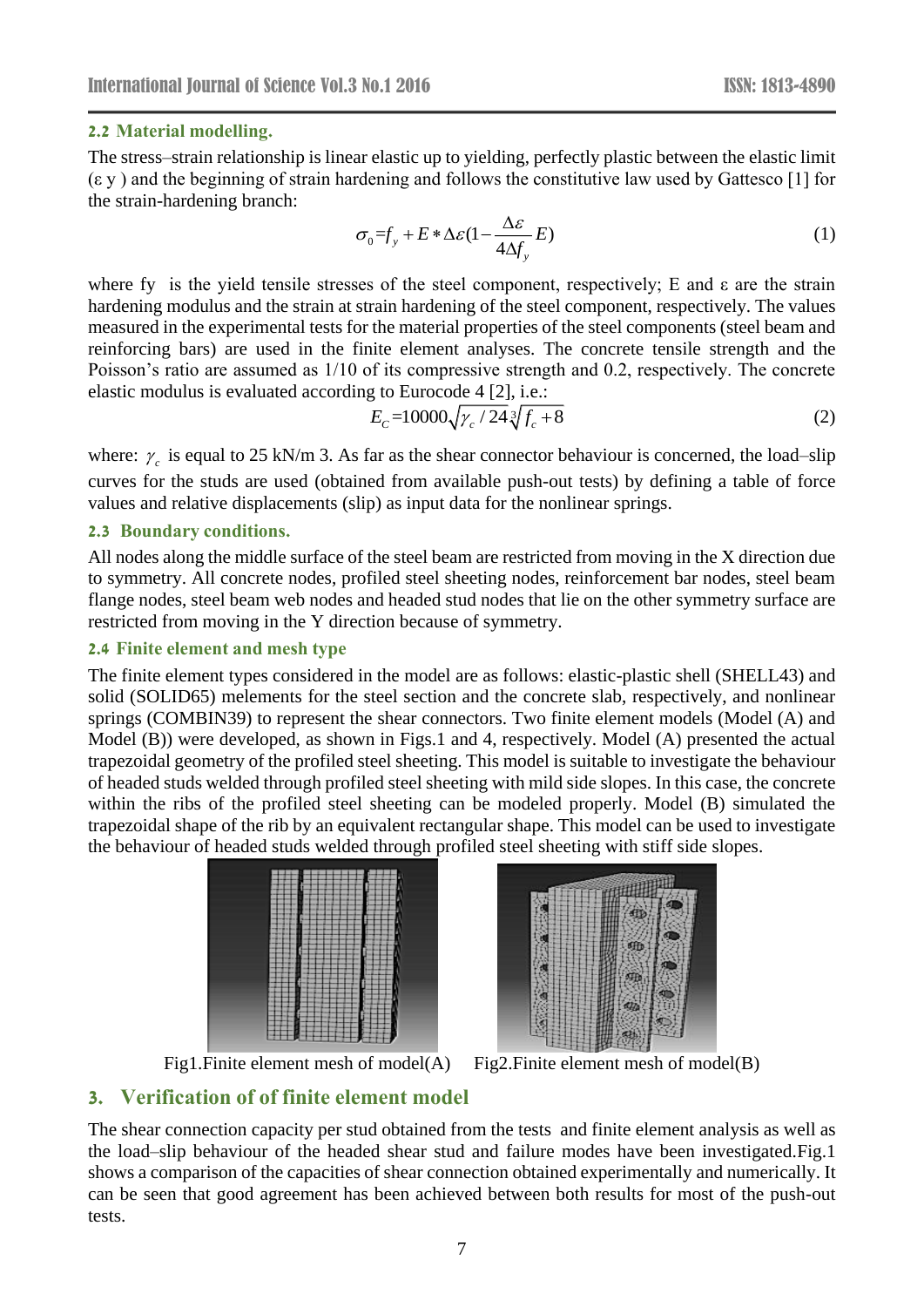

Fig.2. Stress contours of push-out specimen

The failure mode observed experimentally for specimen SP1 was compared with that predicted numerically. The failure mode was a combination of concrete conical failure and stud shearing as observed experimentally and confirmed numerically. Fig. 2 shows the stress contour at failure of specimen obtained using the finite element model.

## **4. Conclusion**

Accurate nonlinear finite element models have been developed to investigate the behaviour of shear connection in composite beams with profiled steel sheeting perpendicular to the steel beam. The models take into account the nonlinearmaterial properties of the concrete, steel beam, profiled steel sheeting, reinforcement bars and headed stud shear connectors. The capacity of shear connection, load–slip behaviour of headed stud and failure modes were predicted from the finite element analysis and compared well with experimental results. An extensive parametric study of 44 push-out specimens with different profiled steel sheeting geometries, headed shear stud diameters and heights as well as concrete strengths was performed using the finite element models. The comparison of shear connection capacities obtained from the finite element analysis and the design rules specified in the American Specification, British Standard and European Code have shown that, the American and British specifications overestimated the capacity of shear connection with a maximum value of 27% and 25%, respectively. The design rules specified in the European Code were generally conservative, except for some cases that overestimated thecapacity of shear connection with a maximum value of 11%.

## **Acknowledgements**

School of civil engineering, Chongqing Jiaotong University